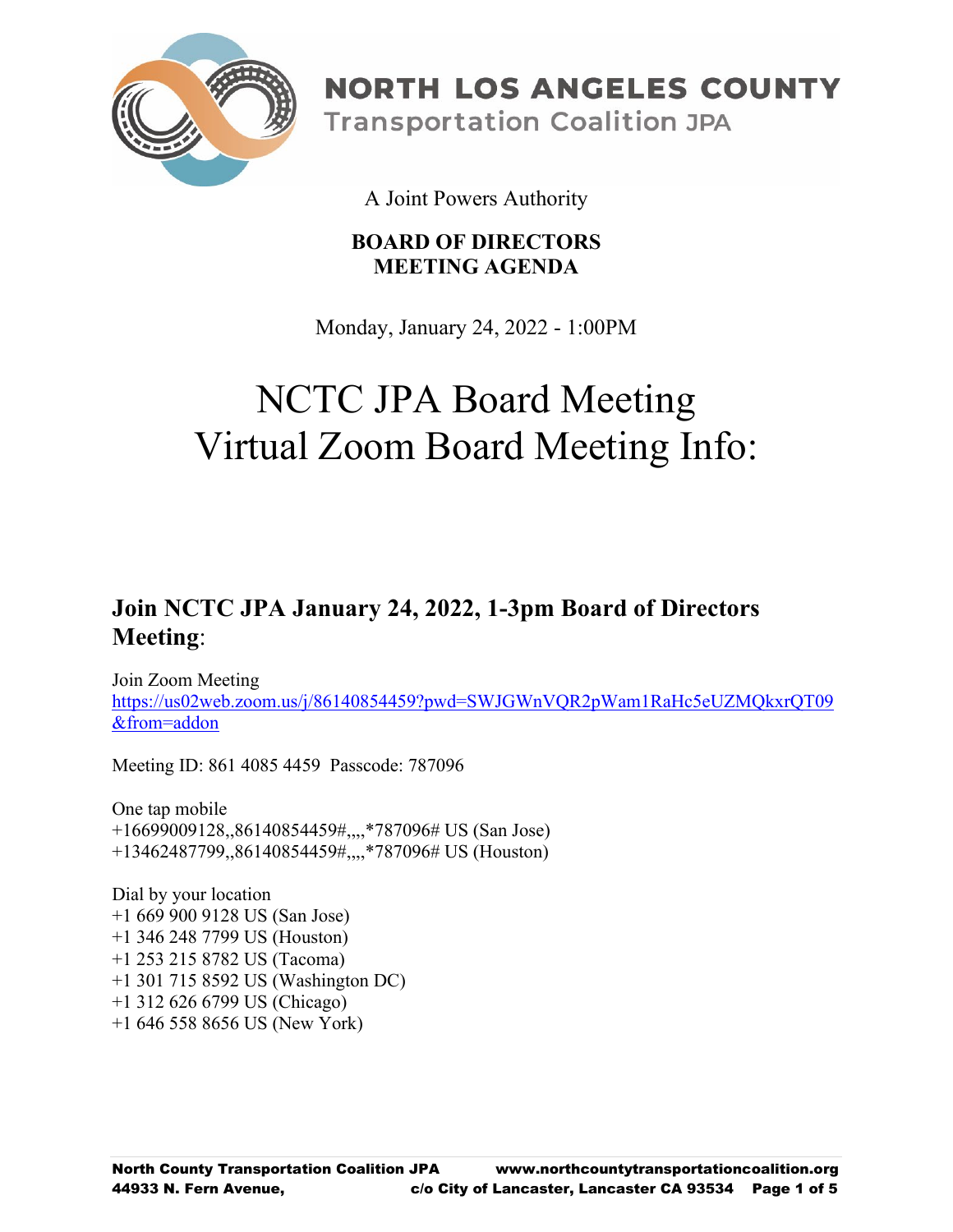

**Transportation Coalition JPA** 

### **NCTC JPA BOARD OF DIRECTORS**

#### **BOARD MEMBERS**

Chair, Marsha McLean, Council Member, City of Santa Clarita Vice Chair, Marvin Crist, Vice Mayor, City of Lancaster Jason Gibbs, Mayor Pro Tem, City of Santa Clarita Vacant, City of Santa Clarita Kenneth Mann, Council Member, City of Lancaster Trolis Niebla, Assistant City Manager, City of Lancaster Kathryn Barger, Supervisor, 5<sup>th</sup> District, County of Los Angeles Mark Pestrella, Director of Public Works, County of Los Angeles Vacant, County of Los Angeles Austin Bishop, Council Member, City of Palmdale Laura Bettencourt, Council Member, City of Palmdale Bart Avery, City of Palmdale

#### **EX-OFFICIO BOARD MEMBERS**

Martin Tompkins, Antelope Valley Transit Authority Adrian Aguilar, Santa Clarita Transit

#### **BOARD MEMBER ALTERNATES**

Dave Perry, County of Los Angeles Juan Carrillo, Council Member, City of Palmdale Raj Malhi, Council Member, City of Lancaster Mike Hennawy, City of Santa Clarita

#### **NCTC JPA STAFF**

Executive Director: Arthur V. Sohikian, AVS Consulting, Inc. Auditor-Controller: Arlene Barrera, County of Los Angeles Legal Counsel: Warren R. Wellen, County of Los Angeles

#### **OPEN SESSION**

- **1. CALL TO ORDER –** Marsha McLean, Chair
- **2. ROLL CALL**
- **3. PLEDGE OF ALLEGIANCE**
- **4. PUBLIC COMMENTS:** NCTC is conducting business remotely. NCTC is committed to ensuring that our public meetings are accessible to the public to observe and address the meeting and to participate by providing written and oral comment on NCTC matters. Please do not hesitate to reach out to Executive Director Arthur Sohikian at [sohikian@northcountytransportationcoalition.org.](mailto:sohikian@northcountytransportationcoalition.org)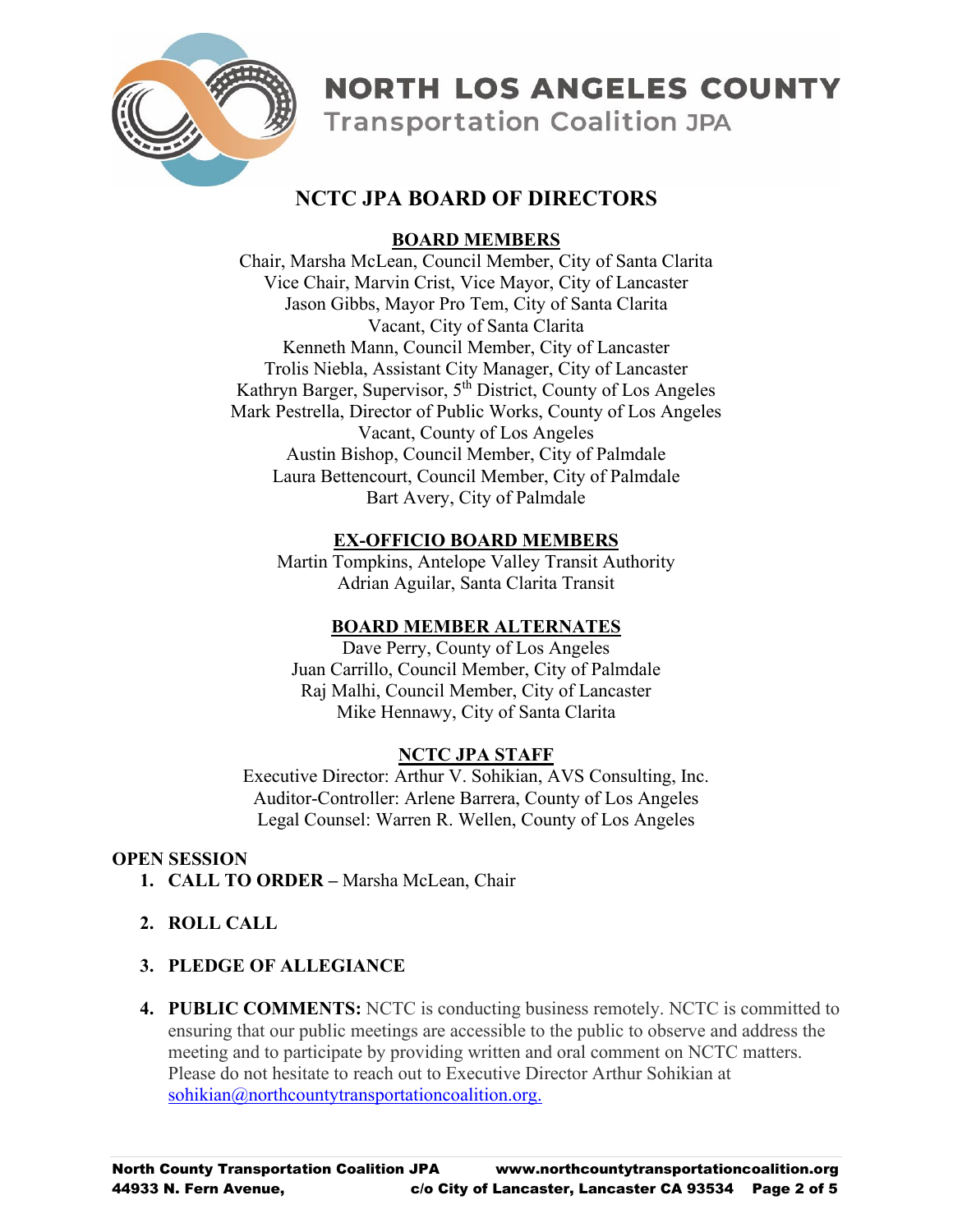

**Transportation Coalition JPA** 

#### **Providing Public Comment**

- a. Public comment for NCTC virtual Board meetings can be provided in several ways.
	- i. Written Comments
		- 1. You are welcome to submit written comments to the NCTC via email. Please send your comment
			- to [sohikian@northcountytransportationcoalition.org](mailto:sohikian@northcountytransportationcoalition.org)
		- 2. In the subject line of your email, indicate the meeting date and the topic of your comment.
	- ii. Oral Comments
		- 1. At the beginning of the meeting and for each agendized item at the public meeting, the NCTC Chair will ask whether there are any requests for public comment.
		- 2. If you want to provide oral comments on a specific agenda item, you will need to ["Raise your hand"](https://support.zoom.us/hc/en-us/articles/205566129-Raise-Hand-In-Webinar) [https://support.zoom.us/hc/en](https://support.zoom.us/hc/en-us/articles/205566129)[us/articles/205566129](https://support.zoom.us/hc/en-us/articles/205566129) during the Zoom meeting. \***If calling into the meeting from a telephone, you can use "Star (\*) 9" to raise/ lower your hand. And \*6 to Mute/Unmute phone**
		- 3. Once your hand is raised and it is your turn to speak, the Chair or the meeting facilitator will unmute you, announce your name, and you will be able to make your public comment to the NCTC. \***Depending on how you have called in, you may also need to unmute yourself.**
		- 4. A speaker's time allotment is at the discretion of the Chair. Generally, the NCTC allows 3 minutes per speaker per topic. After your public comment, your hand will be lowered, and you will be placed back on mute.

#### **NCTC BOARD CONSENT CALENDAR**

*All items listed under the Consent Calendar are considered to be routine and may be enacted by one motion. Prior to the motion to consider any action by the Board, any public comments on any of the Consent Calendar items will be heard. There will be no separate action unless members of the Board request specific items to be removed from the Consent Calendar.*

#### **5. MINUTES/RECAP OF PROCEEDINGS**

**Recommended Action:** *Approve October 18, 2021, November 15, 2021 Special Board, and December 13, 2021 Special Board Meeting Minutes/ Recap of Proceedings held via virtual zoom.*

- **6. MEMBER AGENCY TRANSPORTATION & TRANSIT PROJECT UPDATES Recommended Action:** *Receive and file Report & Map.*
- **7. CALIFORNIA HIGHWAY PATROL & SHERIFFS NORTH COUNTY UPDATE Recommended Action:** *Receive and file reports from CA CHP and LA County Sheriff's.*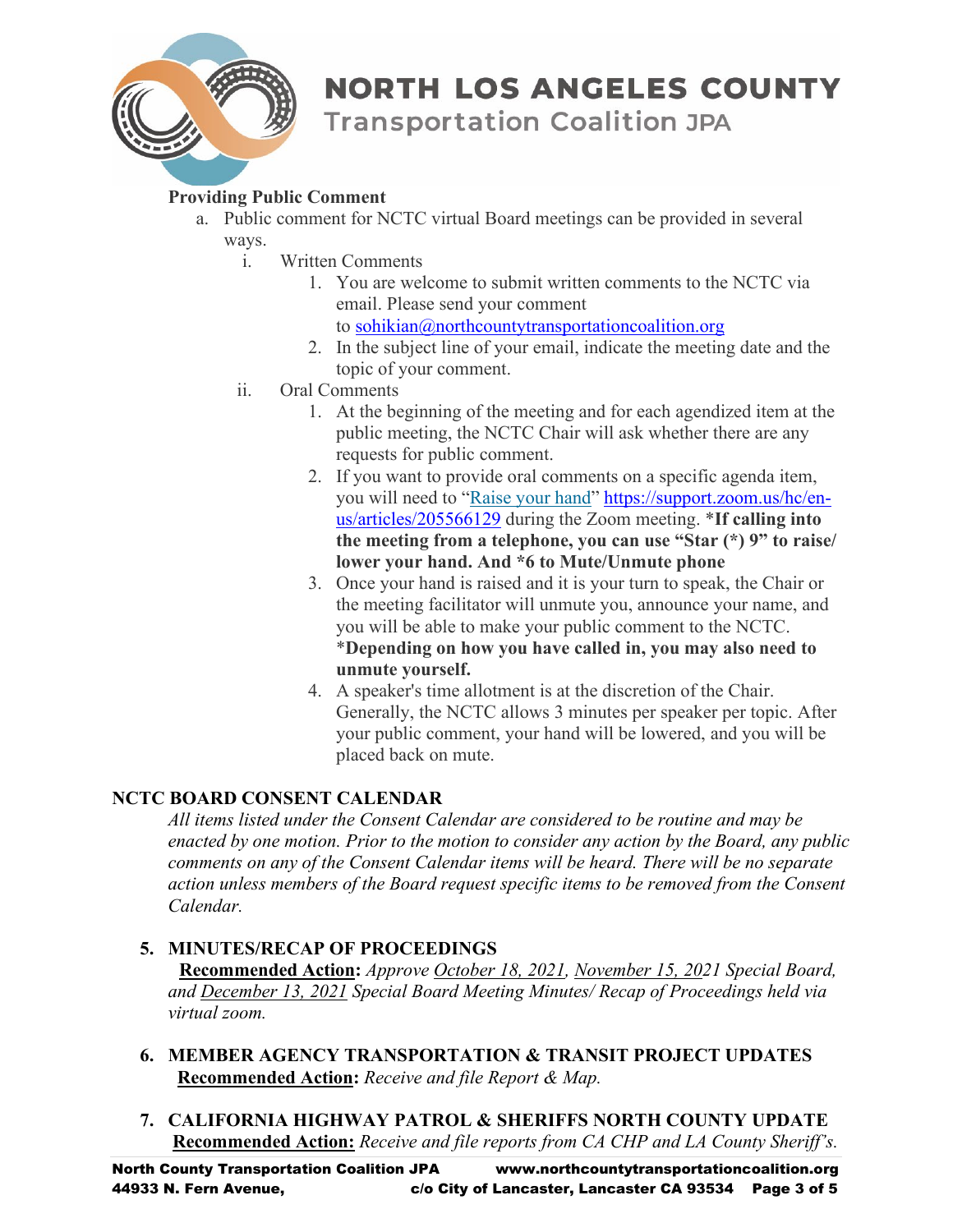

**Transportation Coalition JPA** 

- **8. CALTRANS HIGHWAYS PROJECT UPDATES –** Jane Yu, Kenneth Young, Osama Megalla, District 7 **Recommended Action:** *Receive and file report.*
- **9. METRO HIGHWAYS UPDATE –** Abdollah Ansari, Isidro Panuco, Metro **Recommended Action:** *Receive and file report.*
- **10. METRO REGIONAL RAIL/AVL STUDY UPDATE** Jeanet Owens, Vincent Chio, Brian Balderrama, Metro **Recommended Action:** *Receive and file report.*
- **11. METROLINK NORTH COUNTY UPDATE** Jeffrey Dunn, Jeanette Flores, Metrolink **Recommended Action**: *Receive and file report.*
- **12. CALIFORNIA HIGH SPEED RAIL UPDATE** Elisabeth Rosenson, CA HSR **Recommended Action:** *Receive and file report.*
- **13. HIGH DESERT CORRIDOR PROJECT UPDATE Recommended Action:** *Receive and file report.*
- **14. METRO LEGISLATIVE UPDATES –** Michael Turner, Raffi Hamparian, Metro **Recommended Action:** *Receive and file report.*

#### **NCTC BOARD REGULAR CALENDAR**

*At the discretion of the Board, all items appearing on this Agenda, whether or not expressly listed for action, may be deliberated and may be subject to action by the Board.*

- **15. NCTC JPA EXECUTIVE DIRECTOR UPDATE –** Executive Director, **Recommended Action:** *Receive and file report.*
- **16. PREPARE AND SUBMIT FEDERAL AND CA SB1 GRANT APPLICATIONS** Executive Director,

**Recommended Action:** *Authorize the NCTC Executive Director to complete and submit Federal and CA SB1 Grant Applications for Projects of Regional Significance in North Los Angeles County such as the SR14 Traffic Safety Improvement Projects and Antelope Valley Line Study Phase 2 Projects and execute all necessary agreement(s) with Metro and County Counsel concurrence and/or approval.*

**17. NCTC ELECTION OF BOARD OFFICERS – Recommended Action**: *Election of Board Officers to January 2023 meeting.*